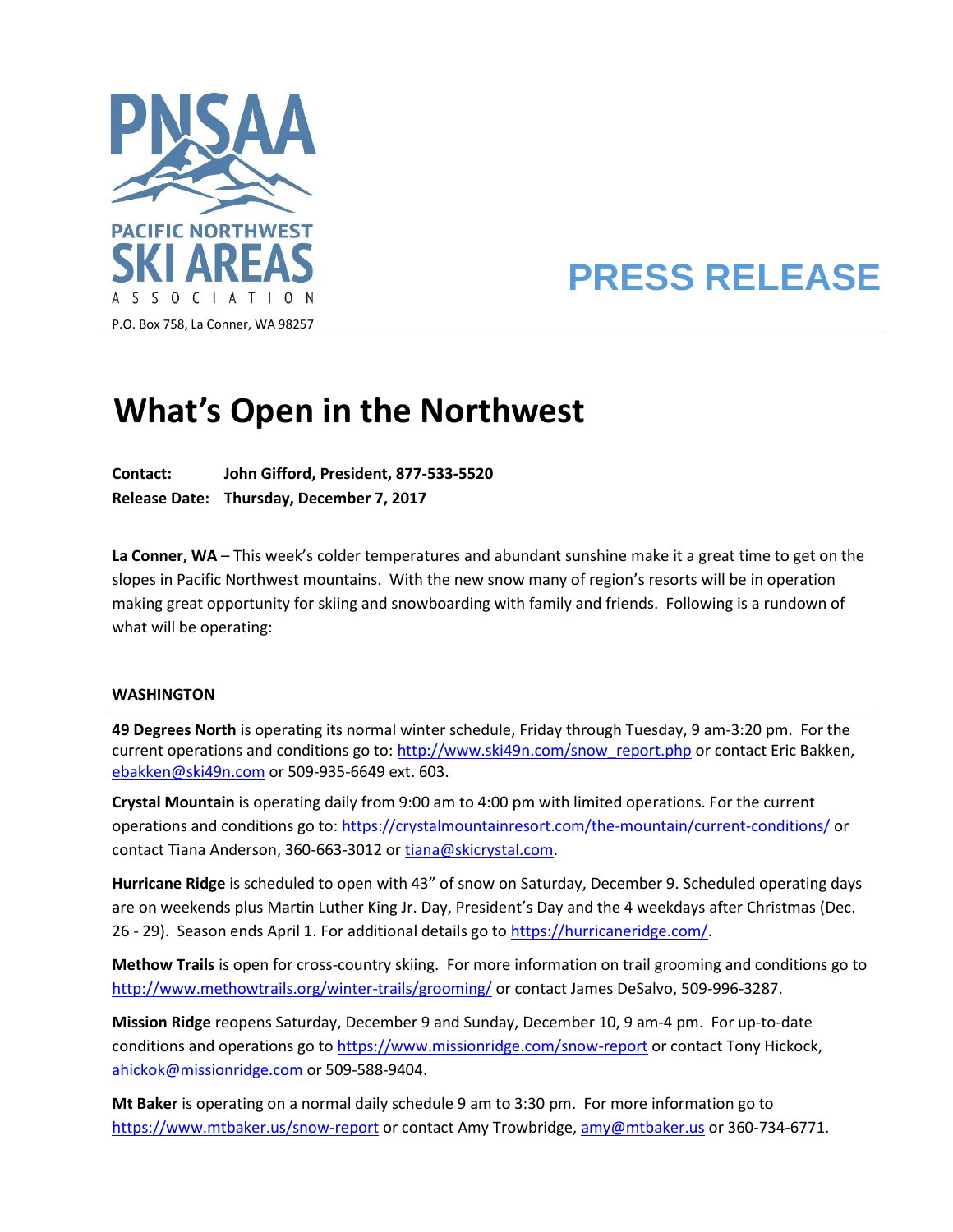**Mt Spokane Ski & Snowboard Park** reopens Friday December 8, 9 am to 4 pm. Tube hill opens Saturday December 9 and Night skiing December 15. For more details about operations and conditions go to <http://www.mtspokane.com/snowreport> or contact Brenda McQuarrie[, brenda@mtspokane.com](mailto:brenda@mtspokane.com) or 509-238-7011.

**Stevens Pass Mountain Resort** is open for daily operations 9 am to 4 pm. For more operations and conditions information go to<https://www.stevenspass.com/site> or contact Chris Danforth, [christopher.danforth@stevenspass.com](mailto:christopher.danforth@stevenspass.com) or 206-812-7856.

**The Summit at Snoqualmie** is open at Summit West through Sunday from 9 a.m. to 4 p.m. For more operation and conditions details go to [http://www.summitatsnoqualmie.com/blog/let-2017-18-season](http://www.summitatsnoqualmie.com/blog/let-2017-18-season-begin)[begin,](http://www.summitatsnoqualmie.com/blog/let-2017-18-season-begin) or contact Guy Lawrence[, glawrence@summiti90.com](mailto:glawrence@summiti90.com) or 425-434-6728.

**White Pass** will reopen for daily operations beginning Saturday, December 9, 9 am to 4 pm. Lifts in operation will be 2 surface lifts, Great White, Far East, #4 Chair, and Basin Quad. For conditions and operation updates visi[t www.skiwhitepass.com](http://www.skiwhitepass.com/) or contact Kathleen Goyette, [kat@skiwhitepass.com](mailto:kat@skiwhitepass.com) or 509-945-3189.

## **OREGON**

**Mt Bachelor** is open for daily 9 am to 4 pm. For more information on operations and conditions go to <http://www.mtbachelor.com/conditions-report/> or contact Drew Jackson, [djackson@mtbachelor.com](mailto:djackson@mtbachelor.com) or 541-693-0953.

**Mt Hood Meadows** is open daily 9 am to 4 pm. For more about operations and conditions go to <https://www.skihood.com/the-mountain/conditions> or contact Dave Tragethon, [Dave.Tragethon@skihood.com](mailto:Dave.Tragethon@skihood.com) or call 971-373-8111.

**Mt Hood Skibowl** will be open for tubing the upcoming weekend. For additional details go to [www.skibowl.com](http://www.skibowl.com/) or contact Karen Norton[, knorton@skibowl.com](mailto:knorton@skibowl.com) or 971.274.3165.

**Timberline** is operating daily from 9am-4pm, conditions permitting. For more details and conditions go to: <http://www.timberlinelodge.com/conditions/> or contact John Burton, [jburton@timberlinelodge.com,](mailto:jburton@timberlinelodge.com) (503) 272-3345.

## **IDAHO**

**Lookout Pass** is open pen Thursday, December 7 through Monday, December 11, 9 am to 4 pm. For more information go to<https://skilookout.com/snow-report> or contact Matthew Sawyer, [Matt@SkiLookout.com](mailto:Matt@SkiLookout.com) or 208-744-1301.

**Silver Mountain Resort** will open Saturday, December 9 through Sunday, December 10. For more information on operations or conditions go to<http://www.silvermt.com/snow-report> or contact Willy Bartlett, [WillyB@silvermt.com](mailto:WillyB@silvermt.com) or 208-783-1524.

**Schweitzer Mountain Resort** is in full seven-day winter operating schedule. More details on operations and conditions a[t https://www.schweitzer.com/explore/snow-report/](https://www.schweitzer.com/explore/snow-report/) or by contacting Dig Chrismer, [dchrismer@schweitzer.com](mailto:dchrismer@schweitzer.com) or 208-255-3031.